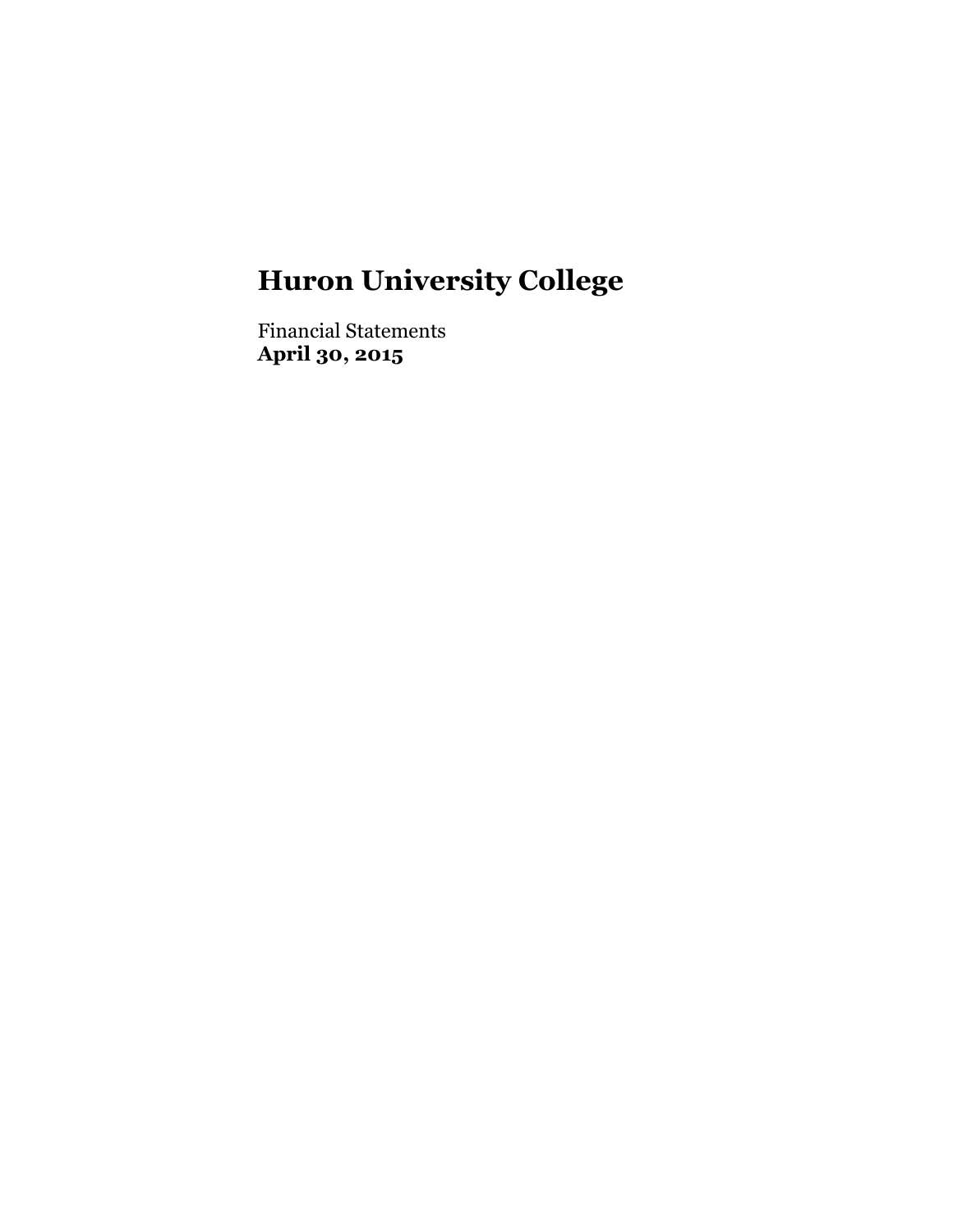

June 25, 2015

#### **Independent Auditor's Report**

#### **To the Executive Board of Huron University College**

We have audited the accompanying financial statements of Huron University College, which comprise the statement of financial position as at April 30, 2015 and the statements of operations, changes in net assets and cash flows for the year then ended, and the related notes, which comprise a summary of significant accounting policies and other explanatory information.

#### **Management's responsibility for the financial statements**

Management is responsible for the preparation and fair presentation of these financial statements in accordance with Canadian accounting standards for not-for-profit organizations, and for such internal control as management determines is necessary to enable the preparation of financial statements that are free from material misstatement, whether due to fraud or error.

#### **Auditor's responsibility**

Our responsibility is to express an opinion on these financial statements based on our audit. We conducted our audit in accordance with Canadian generally accepted auditing standards. Those standards require that we comply with ethical requirements and plan and perform the audit to obtain reasonable assurance about whether the financial statements are free from material misstatement.

An audit involves performing procedures to obtain audit evidence about the amounts and disclosures in the financial statements. The procedures selected depend on the auditor's judgment, including the assessment of the risks of material misstatement of the financial statements, whether due to fraud or error. In making those risk assessments, the auditor considers internal control relevant to the entity's preparation and fair presentation of the financial statements in order to design audit procedures that are appropriate in the circumstances, but not for the purpose of expressing an opinion on the effectiveness of the entity's internal control. An audit also includes evaluating the appropriateness of accounting policies used and the reasonableness of accounting estimates made by management, as well as evaluating the overall presentation of the financial statements.

We believe that the audit evidence we have obtained is sufficient and appropriate to provide a basis for our audit opinion.

"PwC" refers to PricewaterhouseCoopers LLP, an Ontario limited liability partnership. *465 Richmond Street, Suite 300, London, Ontario, Canada N6A 5P4 PricewaterhouseCoopers LLP T: +1 519 640 8000, F: +1 519 640 8015*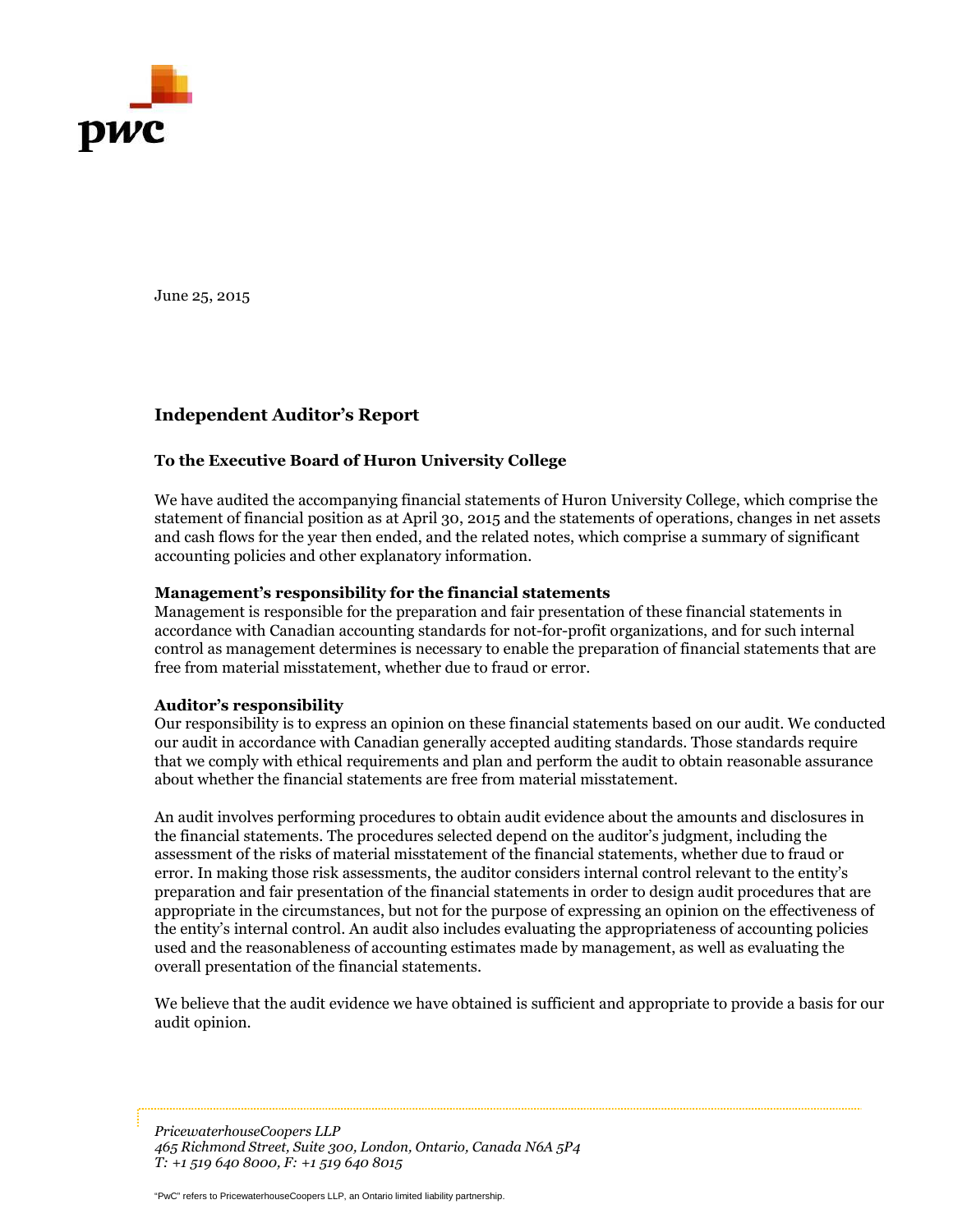

#### **Opinion**

In our opinion, the financial statements present fairly, in all material respects, the financial position of Huron University College as at April 30, 2015 and the results of its operations and its cash flows for the year then ended in accordance with Canadian accounting standards for not-for-profit organizations.

Pricewaterhouse Coopers LLP

**Chartered Professional Accountants, Licensed Public Accountants**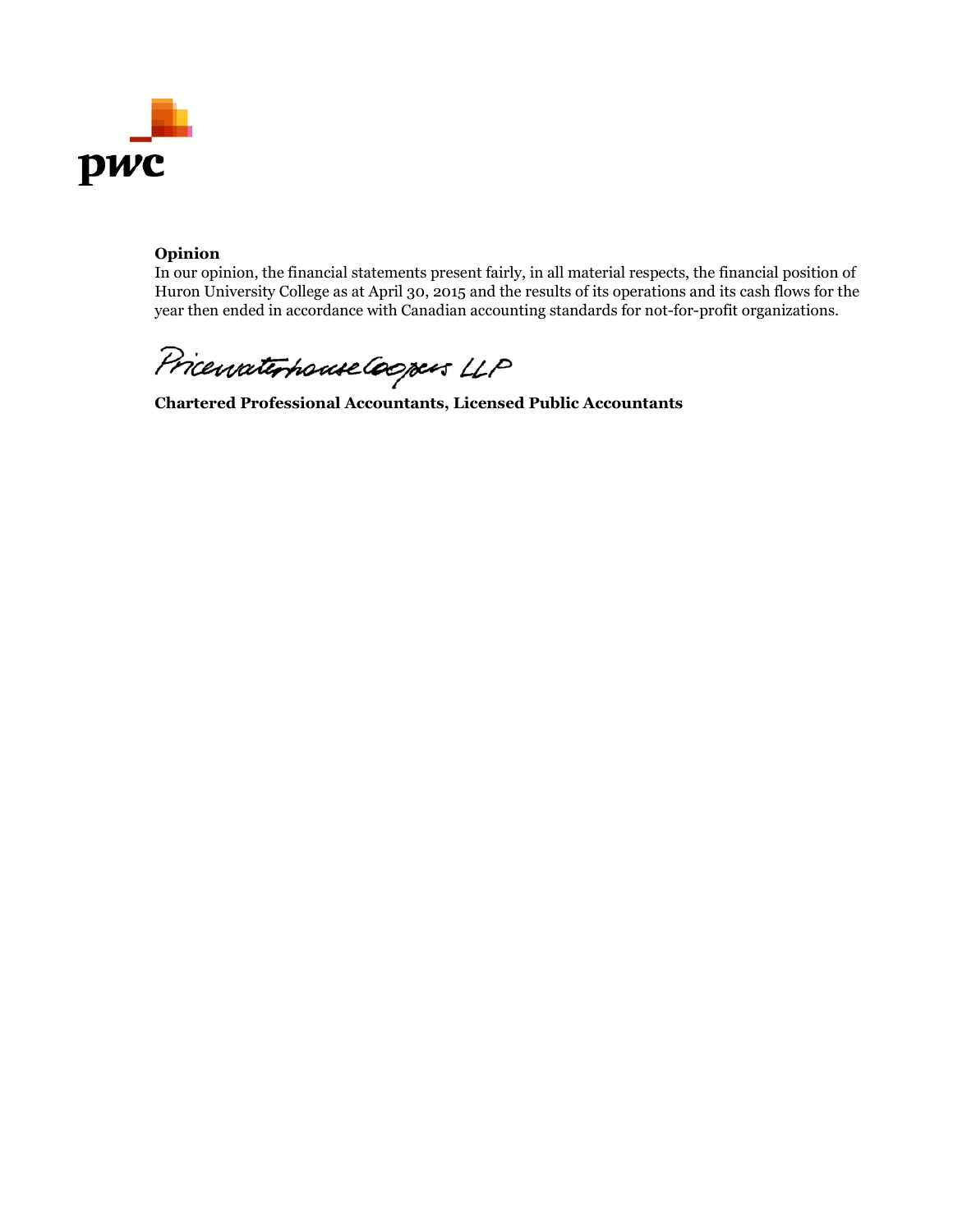Statement of Financial Position **As at April 30, 2015**

|                                                                                                                                                                                                                                                                | 2015<br>S                                  | 2014<br>(note 2)                                    |
|----------------------------------------------------------------------------------------------------------------------------------------------------------------------------------------------------------------------------------------------------------------|--------------------------------------------|-----------------------------------------------------|
| <b>Assets</b>                                                                                                                                                                                                                                                  |                                            |                                                     |
| <b>Current assets</b><br>Cash (note 2)<br>Short-term investments<br>Accounts receivable<br>Prepaid expenses<br>Due from Huron University College Foundation                                                                                                    | 11,447,355<br>924,340<br>356,464<br>45,037 | 13,152,466<br>909,361<br>419,320<br>6,369<br>49,352 |
|                                                                                                                                                                                                                                                                | 12,773,196                                 | 14,536,868                                          |
| <b>Capital assets (note 3)</b>                                                                                                                                                                                                                                 | 14,089,292                                 | 13,491,187                                          |
| <b>Liabilities</b>                                                                                                                                                                                                                                             | 26,862,488                                 | 28,028,055                                          |
| <b>Current liabilities</b><br>Accounts payable and accrued liabilities (note 15)<br>Due to Huron University College Foundation<br>Advanced tuition and residence deposits<br>Current portion of deferred revenue<br>Current portion of long-term debt (note 5) | 1,514,864<br>1,127<br>288,609<br>201,963   | 875,123<br>567,979<br>334,870<br>1,455,189          |
| <b>Deferred capital contributions (note 4)</b><br><b>Employee future benefits (notes 2 and 6)</b>                                                                                                                                                              | 2,006,563<br>3,810,385<br>2,220,934        | 3,233,161<br>4,032,884<br>2,860,852                 |
| <b>Net assets</b>                                                                                                                                                                                                                                              | 8,037,882                                  | 10,126,897                                          |
| Invested in capital assets<br>Internally restricted (note 13)<br>Unrestricted (note 2)                                                                                                                                                                         | 10,608,890<br>8,215,716                    | 8,601,474<br>858,371<br>8,441,313                   |
|                                                                                                                                                                                                                                                                | 18,824,606                                 | 17,901,158                                          |
|                                                                                                                                                                                                                                                                | 26,862,488                                 | 28,028,055                                          |

#### **Approved by the Executive Board**

The accompanying notes are an integral part of these financial statements.

 $\_$  , and the state of the state of the state of the state of the state of the state of the state of the state of the state of the state of the state of the state of the state of the state of the state of the state of the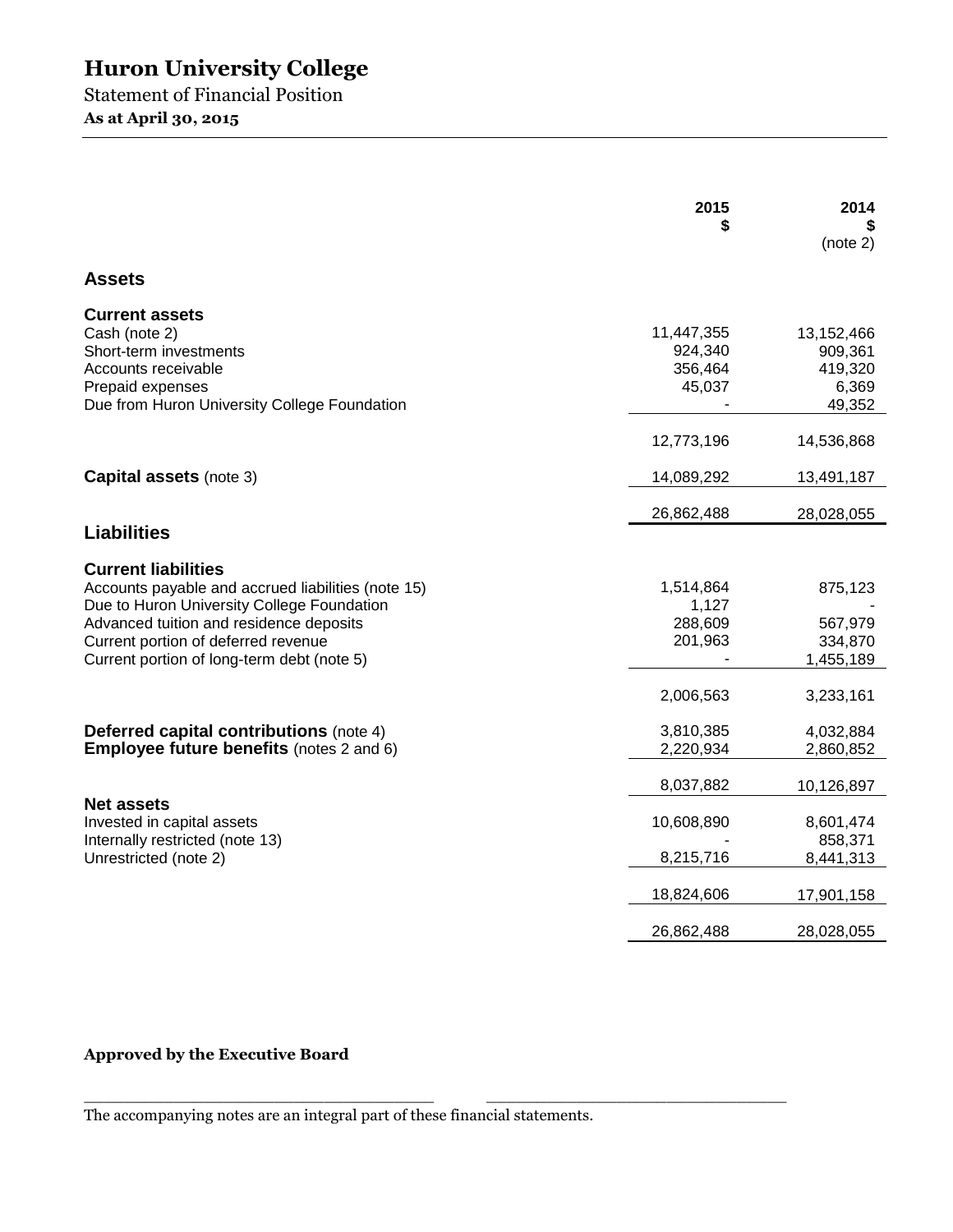#### Statement of Operations **For the year ended April 30, 2015**

|                                                                                                                                                                  | 2015                                                               | 2014<br>(note 2)                                                     |
|------------------------------------------------------------------------------------------------------------------------------------------------------------------|--------------------------------------------------------------------|----------------------------------------------------------------------|
| <b>Revenue</b><br>Student fees<br>Government grants                                                                                                              | 8,774,055<br>5,934,643                                             | 9,046,579<br>6,598,835                                               |
|                                                                                                                                                                  | 14,708,698                                                         | 15,645,414                                                           |
| Ancillary revenue (note 7)<br><b>External trust</b><br>Research fund<br>Foundation transfer (note 8)                                                             | 2,845,701<br>38,966<br>124,531<br>1,056,985                        | 2,805,667<br>40,587<br>169,930<br>868,729                            |
|                                                                                                                                                                  | 4,066,183                                                          | 3,884,913                                                            |
| Other revenue (note 9)                                                                                                                                           | 1,648,124                                                          | 1,612,366                                                            |
|                                                                                                                                                                  | 20,423,005                                                         | 21,142,693                                                           |
| <b>Expenditures</b><br>Salaries and benefits - faculty (note 2)<br>Salaries and benefits - staff<br>Registrarial<br>Academic instructional<br>UWO fees           | 7,278,065<br>2,584,065<br>991,468<br>749,277<br>1,677,343          | 7,157,187<br>2,529,608<br>888,777<br>638,855<br>1,481,259            |
|                                                                                                                                                                  | 13,280,218                                                         | 12,695,686                                                           |
| Ancillary expenses (note 7)<br>Scholarship and bursaries<br>Building costs - academic<br>General administration<br>Research grant expenses<br>Alumni development | 1,819,430<br>1,474,319<br>698,573<br>874,189<br>124,531<br>564,065 | 1,871,360<br>1,514,404<br>486,555<br>1,255,524<br>170,048<br>466,066 |
|                                                                                                                                                                  | 5,555,107                                                          | 5,763,957                                                            |
|                                                                                                                                                                  | 18,835,325                                                         | 18,459,643                                                           |
| Excess of revenues over expenditures before the undernoted                                                                                                       | 1,587,680                                                          | 2,683,050                                                            |
| Amortization of capital assets                                                                                                                                   | 1,103,828                                                          | 1,040,470                                                            |
| <b>Excess of revenues over expenditures</b>                                                                                                                      | 483,852                                                            | 1,642,580                                                            |

The accompanying notes are an integral part of these financial statements.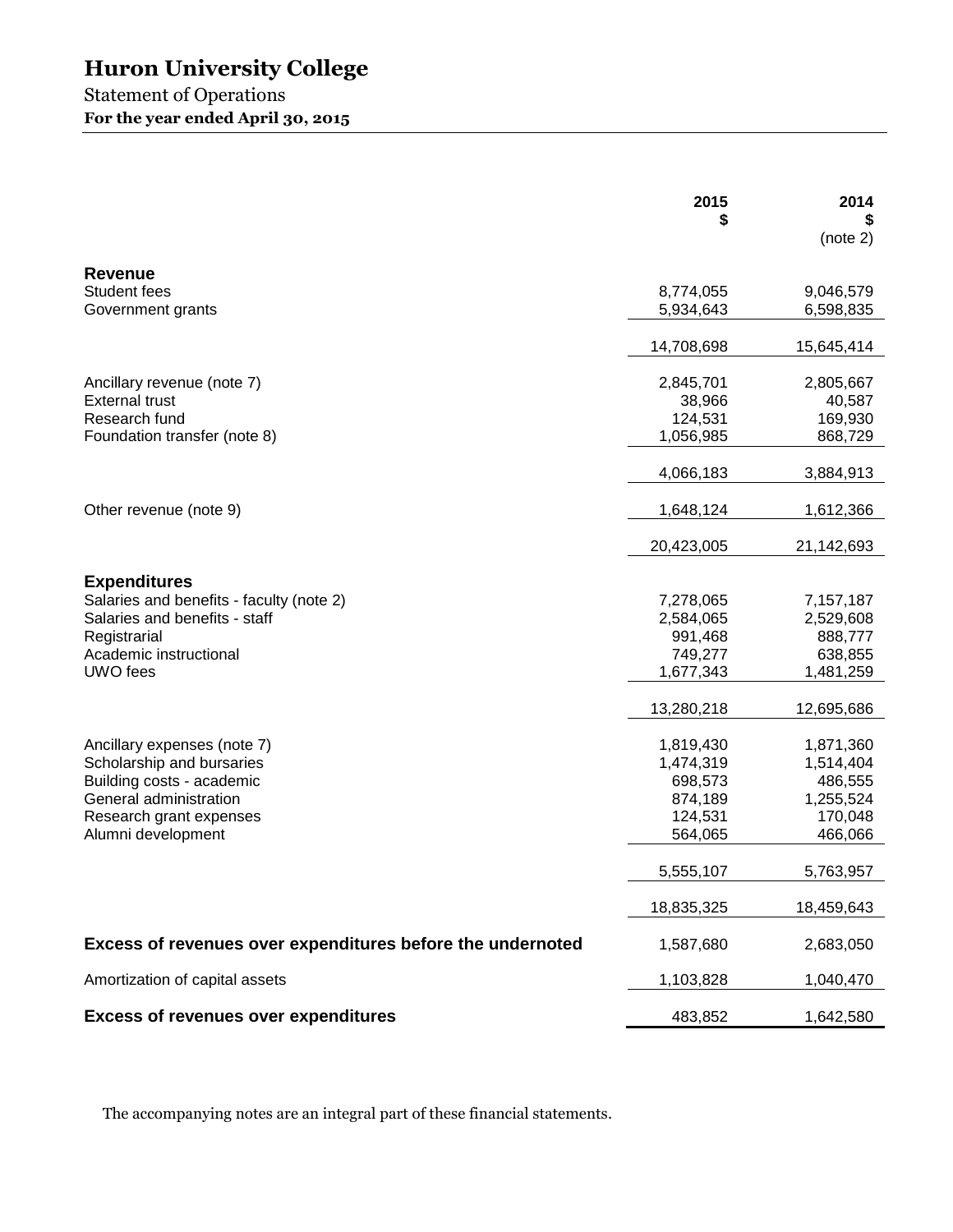Statement of Changes in Net Assets **For the year ended April 30, 2015**

|                                                        |                                                      |                           |                                       | 2015               |                                                |                                 |                                      | 2014               |
|--------------------------------------------------------|------------------------------------------------------|---------------------------|---------------------------------------|--------------------|------------------------------------------------|---------------------------------|--------------------------------------|--------------------|
|                                                        | Invested in<br><b>Capital</b><br><b>Assets</b><br>\$ | <b>Unrestricted</b><br>\$ | Internally<br><b>Restricted</b><br>\$ | <b>Total</b><br>\$ | Invested in<br><b>Capital</b><br><b>Assets</b> | <b>Unrestricted</b><br>(note 2) | Internally<br><b>Restricted</b><br>S | <b>Total</b><br>\$ |
| <b>Balance - Beginning of year</b>                     | 8,601,474                                            | 8,441,313                 | 858,371                               | 17,901,158         | 8,507,801                                      | 7,221,623                       | 810,259                              | 16,539,683         |
| Excess of revenues over<br>expenditures                | (855, 357)                                           | 1,339,209                 |                                       | 483,852            | (799, 796)                                     | 2,442,376                       |                                      | 1,642,580          |
| Capital assets acquired from own<br>funds              | 1,407,584                                            | (1,407,584)               |                                       |                    | 839,493                                        | (839, 493)                      |                                      |                    |
| Interfund transfer (note 13)                           | $\overline{\phantom{a}}$                             | 858,371                   | (858, 371)                            |                    |                                                | (48, 112)                       | 48,112                               |                    |
| Remeasurements on employee future<br>benefits (note 2) |                                                      | 439,596                   | $\blacksquare$                        | 439,596            |                                                | (281, 105)                      |                                      | (281, 105)         |
|                                                        | 552,227                                              | 1,229,592                 | (858, 371)                            | 923,448            | 39,697                                         | 1,273,666                       | 48,112                               | 1,361,475          |
| Repayment of long-term debt (note 5)                   | 1,455,189                                            | (1,455,189)               |                                       |                    | 53,976                                         | (53, 976)                       |                                      |                    |
|                                                        | 2,007,416                                            | (225, 597)                | (858, 371)                            | 923,448            | 93,673                                         | 1,219,690                       | 48,112                               | 1,361,475          |
| <b>Balance - End of year</b>                           | 10,608,890                                           | 8,215,716                 |                                       | 18,824,606         | 8,601,474                                      | 8,441,313                       | 858,371                              | 17,901,158         |

The accompanying notes are an integral part of these financial statements.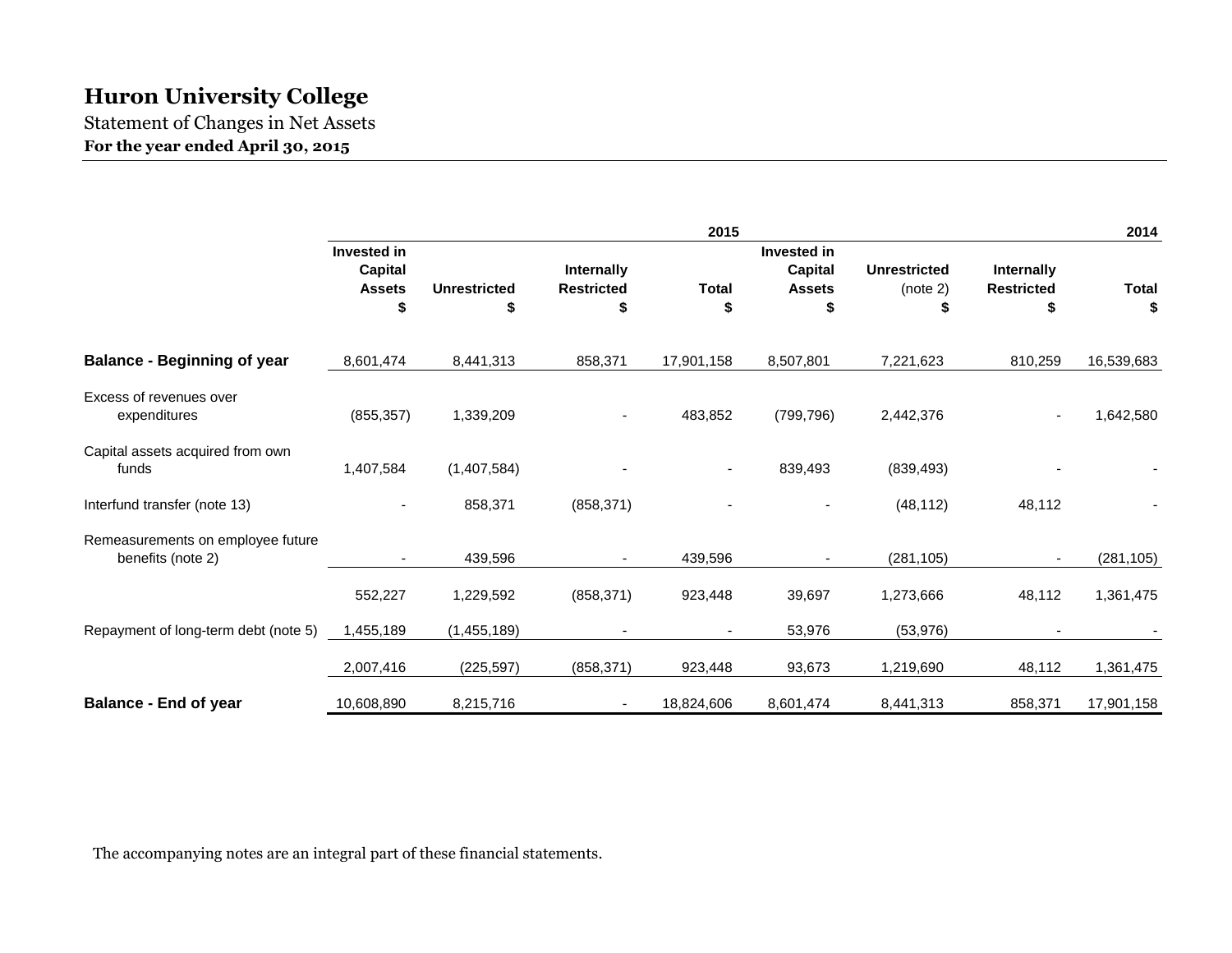Statement of Cash Flows **For the year ended April 30, 2015**

|                                                                  | 2015<br>S     | 2014<br>(note 2) |
|------------------------------------------------------------------|---------------|------------------|
| Cash provided by (used in)                                       |               |                  |
| Cash flows from operating activities                             |               |                  |
| Excess of revenues over expenditures<br>Items not involving cash | 483,852       | 1,642,580        |
| Amortization of capital assets                                   | 1,103,828     | 1,040,470        |
| Amortization of deferred capital contributions                   | (248, 471)    | (240, 674)       |
| Change in employee future benefits, net of remeasurements        | (200, 322)    | (311, 617)       |
| Change in non-cash working capital items (note 10)               | 302,131       | 460,600          |
|                                                                  | 1,441,018     | 2,591,359        |
| <b>Cash flows from investing activities</b>                      |               |                  |
| Purchase of capital assets                                       | (1,701,933)   | (902, 992)       |
| Increase in short-term investments                               | (14, 979)     | (13, 312)        |
| Deferred capital contributions received                          | 25,972        | 209,418          |
|                                                                  | (1,690,940)   | (706, 886)       |
|                                                                  |               |                  |
| Cash flows from financing activities                             |               |                  |
| Repayment of long-term debt                                      | (1, 455, 189) | (53, 976)        |
| (Decrease) increase in net cash for the year                     | (1,705,111)   | 1,830,497        |
| Cash - Beginning of year                                         | 13,152,466    | 11,321,969       |
| Cash - End of year                                               | 11,447,355    | 13,152,466       |

The accompanying notes are an integral part of these financial statements.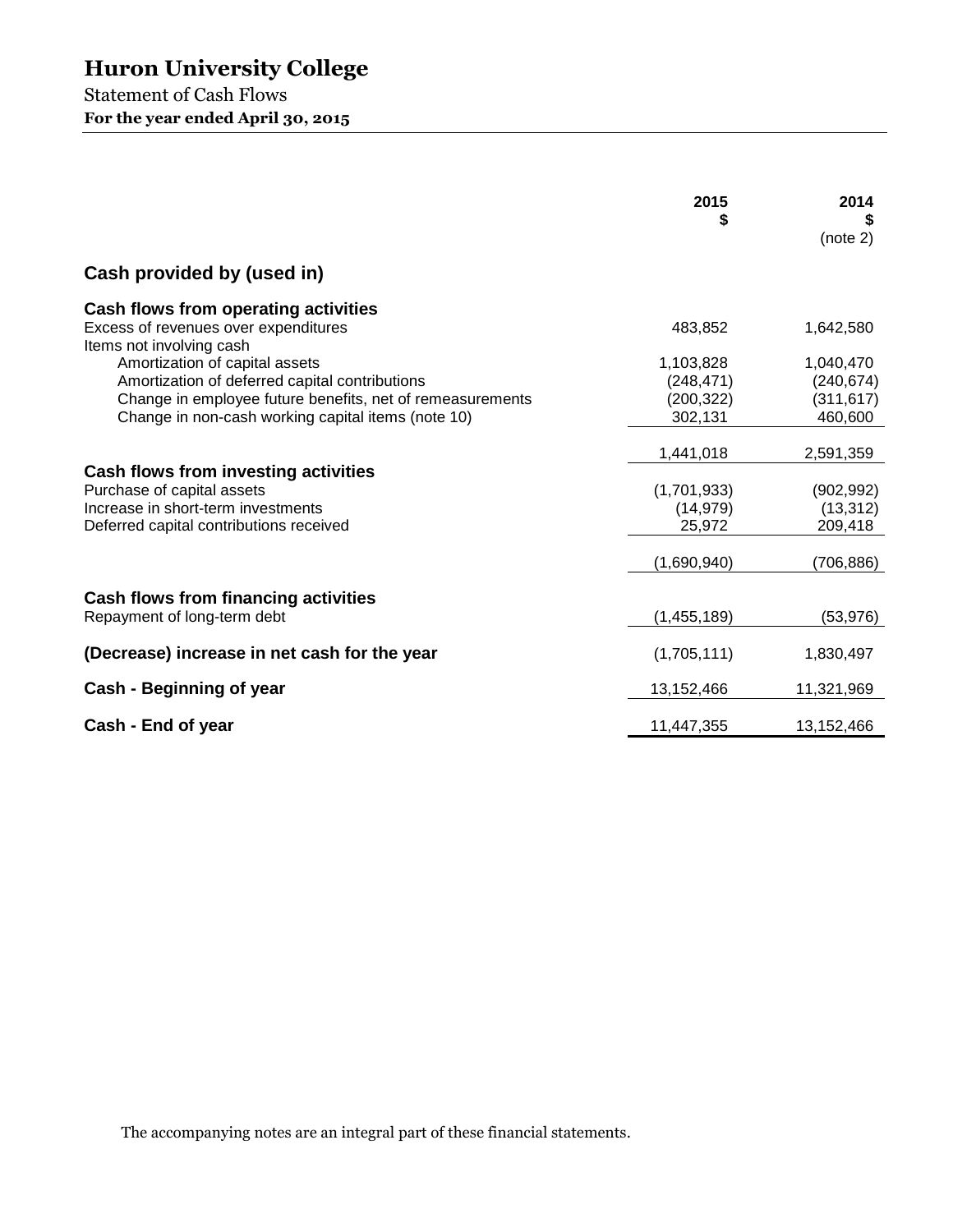Notes to Financial Statements **April 30, 2015**

#### **1 Purpose of the organization**

Huron University College (the University) is a university institution with undergraduate programs in Arts and Social Sciences, and graduate programs in Theology. The University is affiliated with the University of Western Ontario (UWO) and associated with the Anglican Church of Canada. The University is incorporated under the statutes of the Province of Ontario. The University is a not-for-profit organization under the Income Tax Act.

#### **2 Summary of significant accounting policies**

#### **Basis of presentation**

The financial statements have been prepared in accordance with Canadian accounting standards for not-forprofit organizations (ASNPO) as issued by the Canadian Accounting Standards Board and include the following significant accounting policies.

#### **Revenue recognition**

The University follows the deferral method of accounting for contributions. Restricted contributions are recognized as revenue in the year in which the related expenses are incurred. Unrestricted contributions are recognized as revenue when received or receivable if the amount received can be reasonably estimated and collection is reasonably assured.

Grants approved but not yet received at the end of an accounting period are accrued if the amount to be received can be reasonably estimated and collection is reasonably assured. Where a portion of a grant relates to a future period, it is deferred and recognized in the subsequent period.

#### **Capital assets**

Capital assets are carried at cost. When an asset is sold or otherwise disposed of, the related cost and accumulated amortization are removed from the respective accounts and any gain or loss on disposition is recognized in operations for the year.

The carrying amount of a capital asset not being amortized because it is under construction or development is classified as work-in-progress. Amortization expense is calculated upon completion of construction and allocation of the asset to its appropriate capital asset account.

Amortization expense is calculated on all amortizable assets based on the following methods, utilizing estimated lives according to Canadian Association of University Business Officers guidelines for Canadian colleges and universities as follows:

Buildings **5% declining balance** Equipment and furniture 10 years straight line Computer equipment **6** and the computer equipment  $\alpha$  years straight line Library books **5** years straight line Food court **Food court** 6% declining balance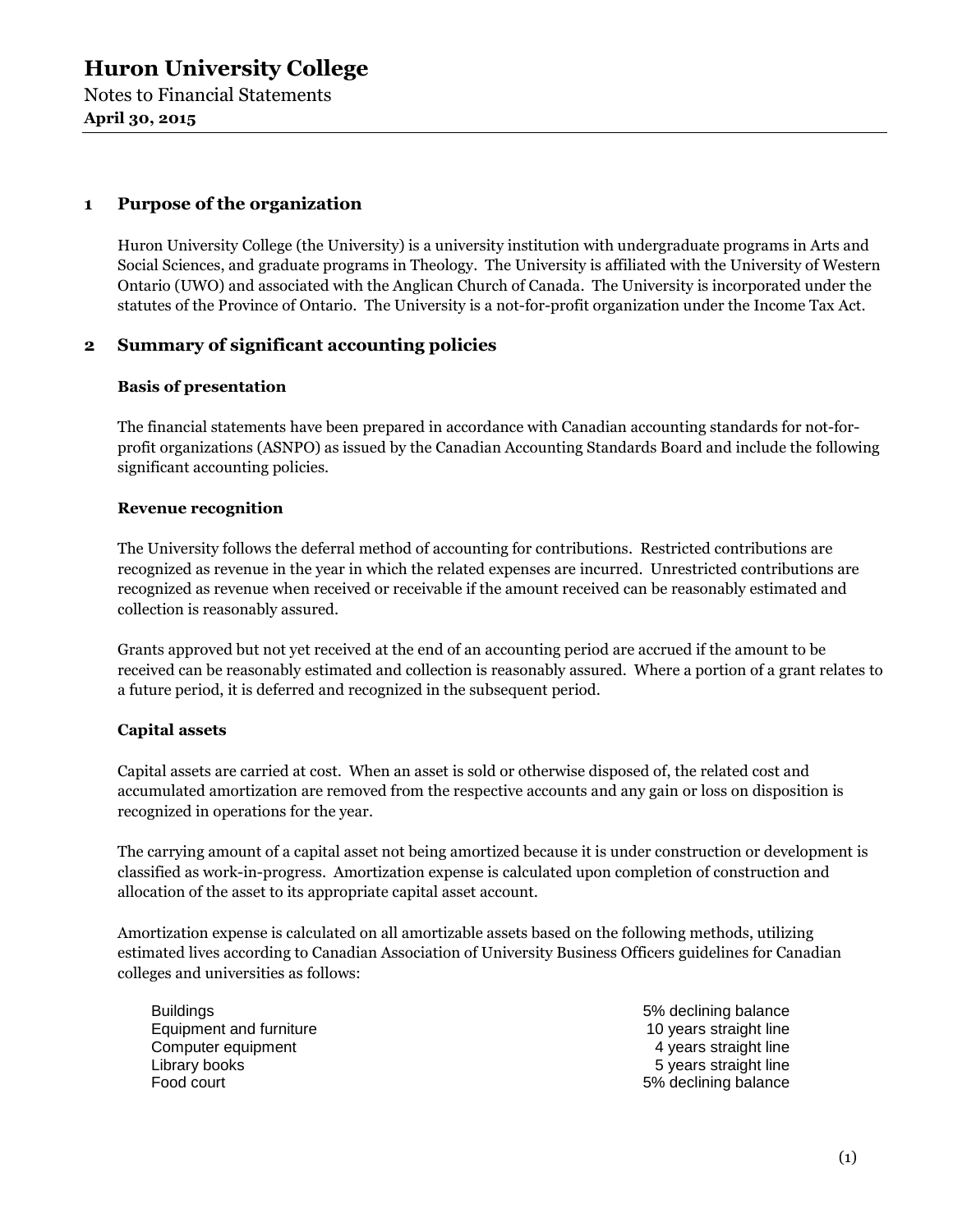#### **Cash**

Included in cash are balances in the amount of \$537,187 (2014 - \$943,334) that relate to deferred revenue, deferred capital contributions, and other unspent amounts included in current liabilities.

#### **Deferred capital contributions**

Effective May 1, 1997, contributions received for capital assets are deferred and amortized over the same term and on the same basis as the related capital assets. Contributions related to capital assets acquired prior to fiscal 1998 are not reasonably determined and therefore, the change in policy was applied prospectively.

#### **Employee future benefits**

The University provides a Retirement Gratuity Plan, which is a defined benefit type plan. Benefits from the Gratuity Plan are provided only to participants who had benefits under the London Life and/or Standard Life Group or Group Annuity plan as of December 31, 1986, only if the participant invests his/her defined contribution account in accordance with plan provisions and meets all other conditions necessary for receiving such benefits. The service cost and accrued benefit obligation of the Gratuity Plan is actuarially determined using a modified form of the projected unit credit actuarial cost method pro-rated on services. The employees of the University are also eligible to be members of the UWO Academic and Staff/Management Pension Plan, which is a defined contribution plan. The University also provides an administrative leave to its principal to be taken at the end of the principal's term.

#### **Use of estimates**

The preparation of financial statements in conformity with ASNPO requires management to make estimates and assumptions that affect the reported amounts of assets and liabilities and disclosure of contingent assets and liabilities at the date of the financial statements and the reported amounts of revenue and expenses during the reporting period. Actual results could differ from those estimates.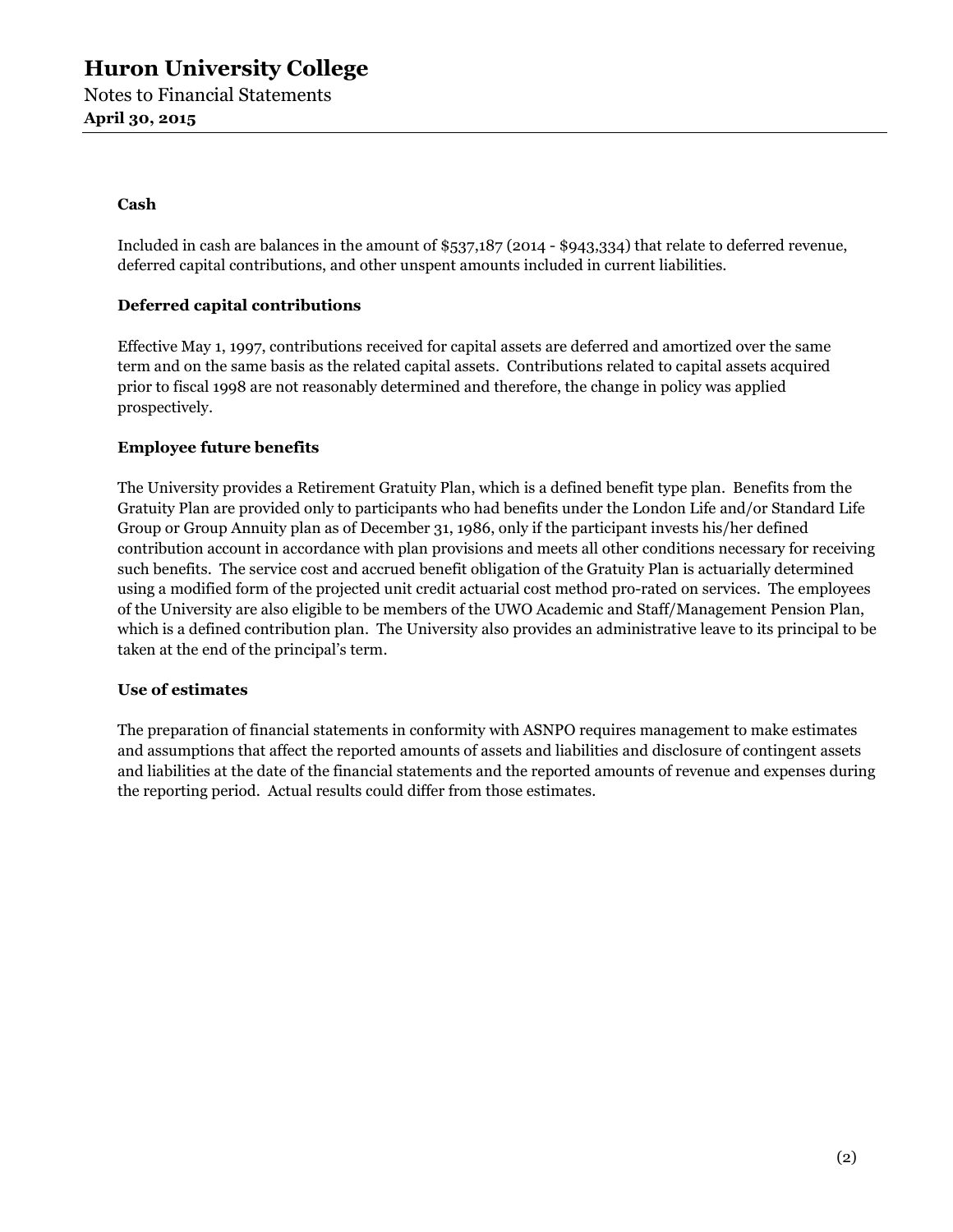Notes to Financial Statements **April 30, 2015**

#### **Financial instruments**

A financial instrument is any contract that gives rise to a financial asset of one entity and a financial liability or equity instrument of another entity. Financial instruments in the form of financial assets and financial liabilities are generally presented separately. Financial instruments are recognized as soon as the University becomes a party to the contractual provisions of the financial instrument. Upon initial recognition financial instruments are measured at fair value. The fair value of a financial instrument is the estimated amount that the University would receive or pay to terminate the instrument agreement at the reporting date. The following methods and assumptions were used to estimate the fair value of each type of financial instrument by reference to various market value data and other valuation techniques as appropriate.

#### *Cash and short-term investments*

Cash and short-term investments consist primarily of cash on hand and certificates of deposits with an original term of up to twelve months. These instruments have been accounted for at fair value. Carrying values approximate fair values for these instruments due to their short-term maturity.

#### *Loans and receivables*

Loans and receivables are non-derivative financial assets that represent amounts due from others with fixed or determinable payments that are not quoted in an active market including accounts receivable and due from Huron University College Foundation. After initial recognition, loans and receivables are subsequently carried at amortized cost using the effective interest method less any impairment losses, if necessary. Gains and losses are recognized in the statement of operations when the loans and receivables are derecognized or impaired. Interest effects on the application of the effective interest method are also recognized in the statement of operations.

The carrying value of accounts receivable and due from Huron University College Foundation approximates their fair values due to the short-term maturity of these financial instruments.

#### *Other financial liabilities*

Other financial liabilities are non-derivative financial liabilities with fixed payments or determinable payments that are not quoted in an active market including accounts payable and accrued liabilities and long-term debt. After initial recognition, other financial liabilities are subsequently carried at amortized cost using the effective interest method. Gains and losses are recognized in the statement of operations when other financial liabilities are derecognized or impaired. Interest effects on the application of the effective interest method are also recognized in the statement of operations.

- The carrying value of accounts payable and accrued liabilities approximates their fair values due to the short-term maturity of these financial instruments.
- Long-term debt is recorded at amortized cost. The fair value of the long-term debt at year-end has not been determined.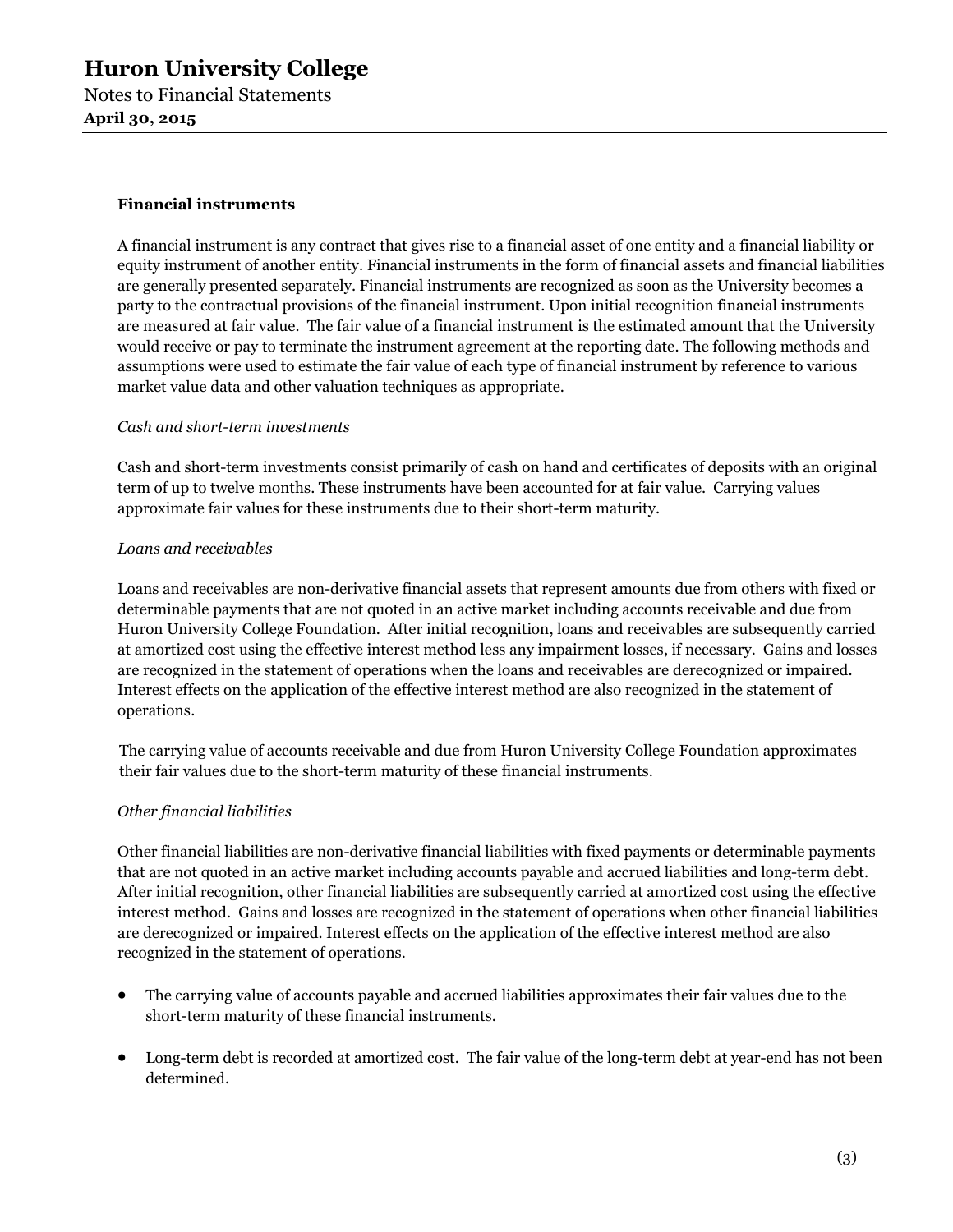#### *Interest rate risk*

The University's exposure to interest rate risk relates to its cash and short-term investments.

*Credit risk*

Management monitors its credit risk related to its accounts receivable balances which are primarily from student and government sources.

*Foreign exchange risk*

The University has no significant exposure to fluctuations in the value of foreign currencies.

#### **Change in accounting policy**

Effective May 1, 2014, the University transitioned to Section 3463 - Employee Future Benefits of the CPA Canada Handbook - Accounting, on a retrospective basis.

The following table provides a reconciliation of net assets and excess of revenue over expenses as a result of the adoption of Section 3463.

|                                                                                               | <b>Net assets</b>                                 |
|-----------------------------------------------------------------------------------------------|---------------------------------------------------|
| Balance as at May 1, 2013, as previously reported                                             | 17,349,942                                        |
| Adjustment due to transition to Section 3463 (i)                                              | (810,259)                                         |
| Balances as at May 1, 2013, as restated                                                       | 16,539,683                                        |
|                                                                                               | <b>Excess of</b><br>revenue over<br>expenses<br>S |
| Excess of revenues over expenses for the year ended April 30,<br>2014, as previously reported | 1,409,587                                         |
| Adjustment due to transition to Section 3463 (ii)                                             | 232,993                                           |
| Excess of revenues over expenses for the year ended April 30,<br>2014, as restated            | 1,642,580                                         |

(i) In accordance with Section 3463 transitional provisions an adjustment was made on account of unrecognized actuarial losses of \$810,259. Prior to the adoption of Section 3463, this amount was deferred and amortized over the estimated average remaining service life of the employee group. Under 3463, there is no longer the option to defer and amortize this amount. Immediate recognition in the statement of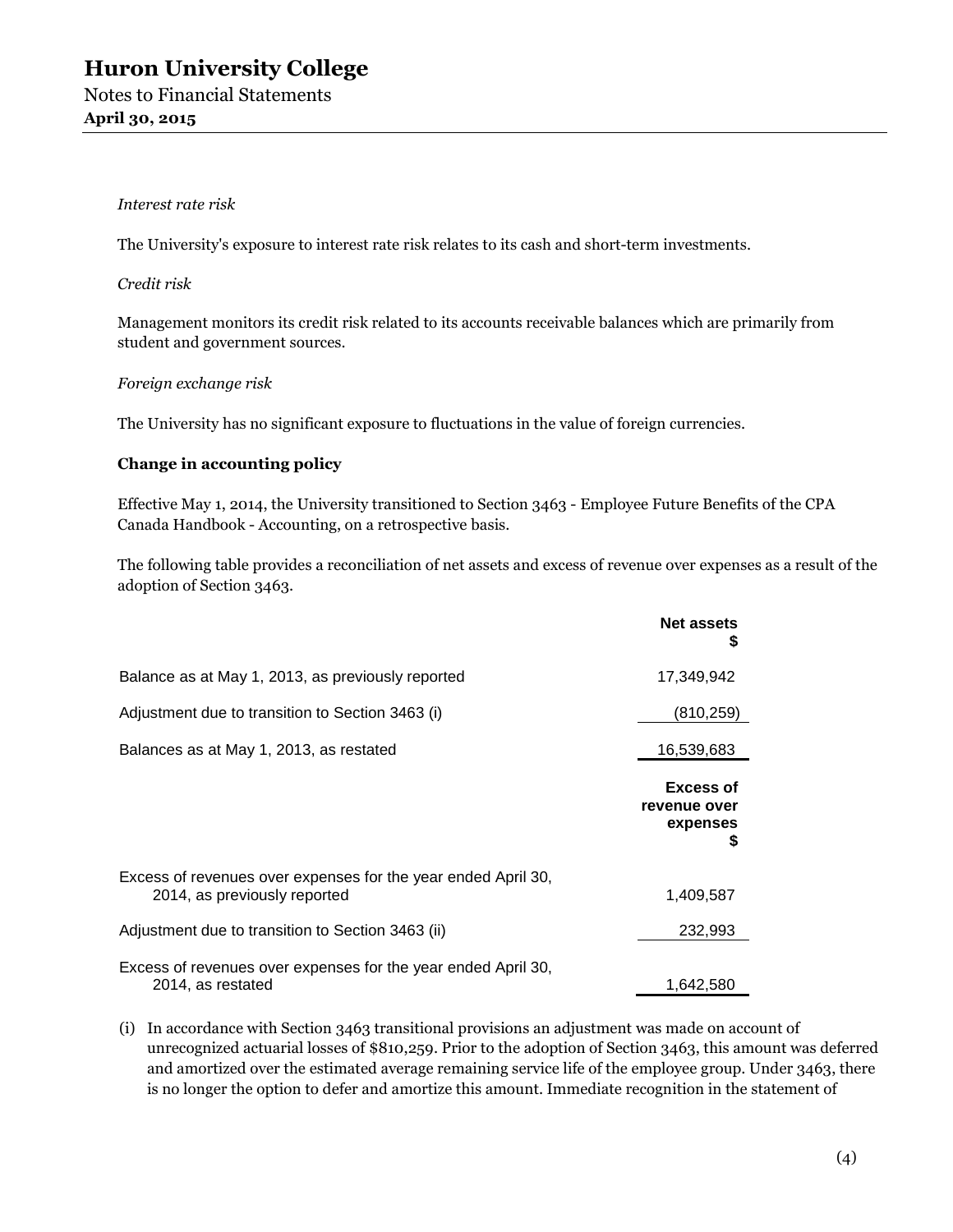operations each year is required. Opening net assets as at May 1, 2013 has been reduced by this amount and the accrued benefit obligation as at May 1, 2013 has been increased by this amount.

(ii) As a result of this adoption, excess of revenues over expenses for the year ended April 30, 2014 increased by \$232,993. This is comprised of a reduction of salaries and benefits - faculty, given that the remeasurements on employee future benefits for the year of \$281,105 are now directly charged to net assets, partially offset by an increase in salaries and benefits - faculty, of \$48,112 given that there is no longer a deferral and amortization of actuarial losses.

The net effect of the \$810,259 May 1, 2013 adjustment as well as the \$48,112 adjustment described above led to an overall increase in employee future benefits on the statement of financial position, and a reduction of net assets, as at April 30, 2014 of \$858,371.

Refer to note 6 for further details on the employee future benefits.

#### **3 Capital assets**

|                                |            |                                          | 2015                           |
|--------------------------------|------------|------------------------------------------|--------------------------------|
|                                | Cost<br>\$ | <b>Accumulated</b><br>amortization<br>\$ | <b>Net book</b><br>value<br>\$ |
| Land                           | 325,458    |                                          | 325,458                        |
| <b>Buildings</b>               | 25,240,499 | 14,098,279                               | 11,142,220                     |
| Equipment and furniture        | 6,207,505  | 4,951,851                                | 1,255,654                      |
| Computer equipment             | 1,278,960  | 1,108,614                                | 170,346                        |
| Library books                  | 2,558,775  | 2,221,695                                | 337,080                        |
| Food court                     | 2,316,992  | 1,458,458                                | 858,534                        |
|                                | 37,928,189 | 23,838,897                               | 14,089,292                     |
|                                |            |                                          | 2014                           |
|                                | Cost<br>\$ | <b>Accumulated</b><br>amortization<br>\$ | <b>Net book</b><br>value<br>\$ |
| Land                           | 325,458    |                                          | 325,458                        |
| <b>Buildings</b>               | 24,367,676 | 13,512,521                               | 10,855,155                     |
| <b>Equipment and furniture</b> | 5,519,980  | 4,675,801                                | 844,179                        |
| Computer equipment             | 1,193,852  | 1,028,280                                | 165,572                        |
| Library books                  | 2,443,130  | 2,105,195                                | 337,935                        |
| Food court                     | 2,376,160  | 1,413,272                                | 962,888                        |
|                                | 36,226,256 | 22,735,069                               | 13,491,187                     |

During the year the University terminated the food court project and wrote off \$119,474 of construction-inprogress. Included in buildings is \$12,818 (2014 - \$Nil) of construction in progress that has yet to commence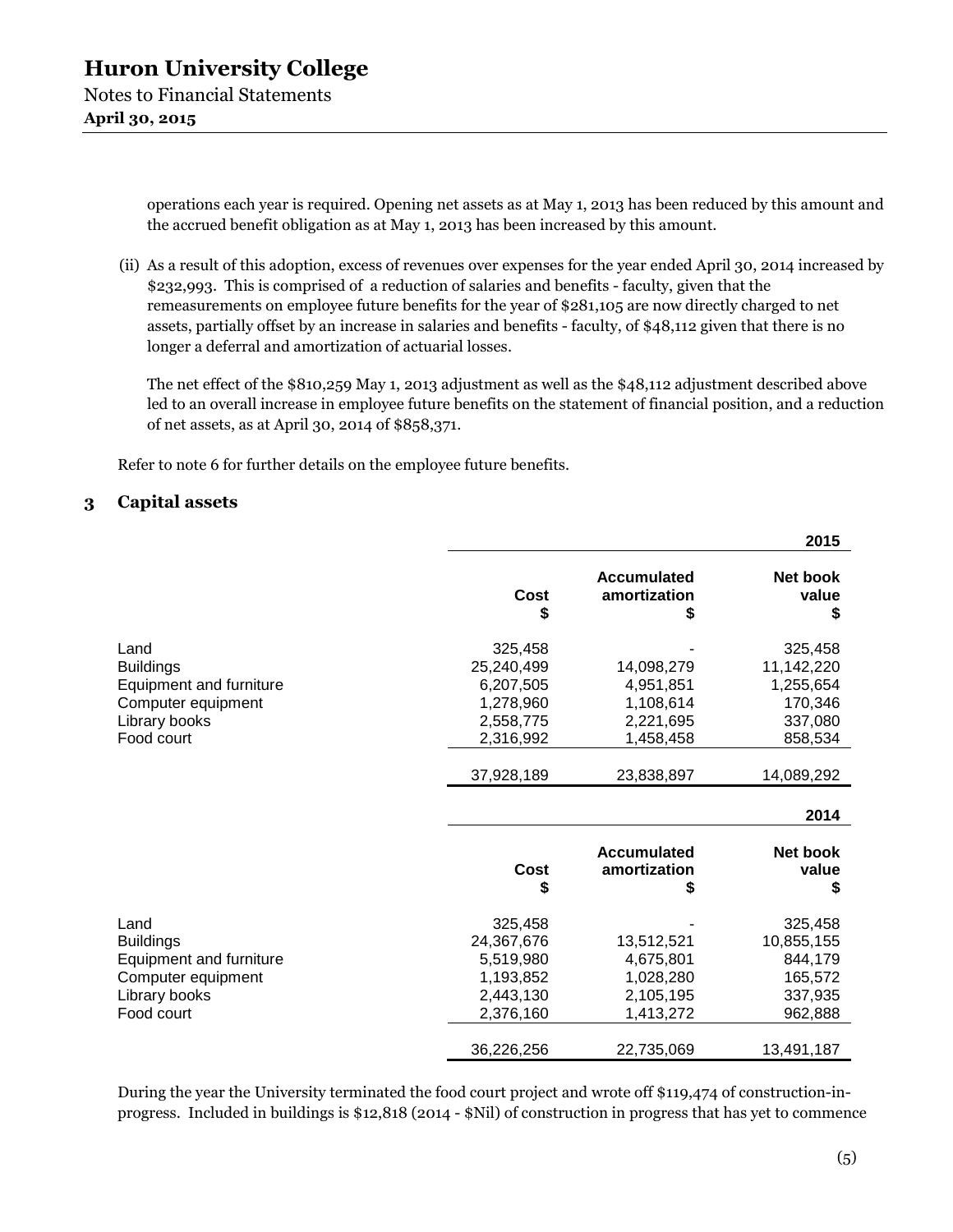amortization. Amortization of these amounts will commence once the construction is complete and the item is put into use.

#### **4 Deferred capital contributions**

|                                                                                                                                          | 2015                        | 2014<br>S         |
|------------------------------------------------------------------------------------------------------------------------------------------|-----------------------------|-------------------|
| <b>Deferred capital contributions</b>                                                                                                    |                             |                   |
| Balance - Beginning of year                                                                                                              | 2,361,082                   | 2,481,759         |
| Facility renewal/infrastructure capital grant<br>Huron University College Foundation capital contribution<br>Other capital contributions | 265,359<br>18,091<br>10,900 | 35,588<br>27,912  |
| Total contributions received                                                                                                             | 294,350                     | 63,500            |
| Amortized to operations                                                                                                                  | (194, 799)                  | (184, 177)        |
| Balance - End of year                                                                                                                    | 2,460,633                   | 2,361,082         |
| Unapplied deferred capital contributions                                                                                                 | 2015<br>S                   | 2014<br>S         |
| Balance - Beginning of year                                                                                                              | 598,360                     | 452,442           |
| Graduate expansion capital grant<br>Huron University College Foundation capital contribution<br>Contributions expended during year       | 44,306<br>(312, 684)        | 37,370<br>108,548 |
| Balance - End of year                                                                                                                    | 329,982                     | 598,360           |
| <b>Deferred Superbuild capital contributions</b>                                                                                         | 2015<br>\$                  | 2014<br>\$        |
| Balance - Beginning of year                                                                                                              | 1,073,442                   | 1,129,939         |
| Amortized to operations                                                                                                                  | (53, 672)                   | (56, 497)         |
| Balance - End of year                                                                                                                    | 1,019,770                   | 1,073,442         |
| <b>Total deferred capital contributions</b>                                                                                              | 3,810,385                   | 4,032,884         |

Deferred contributions related to capital assets represent restricted contributions to fund capital projects. As at April 30, 2015, \$329,982 of total deferred capital contribution are unspent (2014 - \$598,360).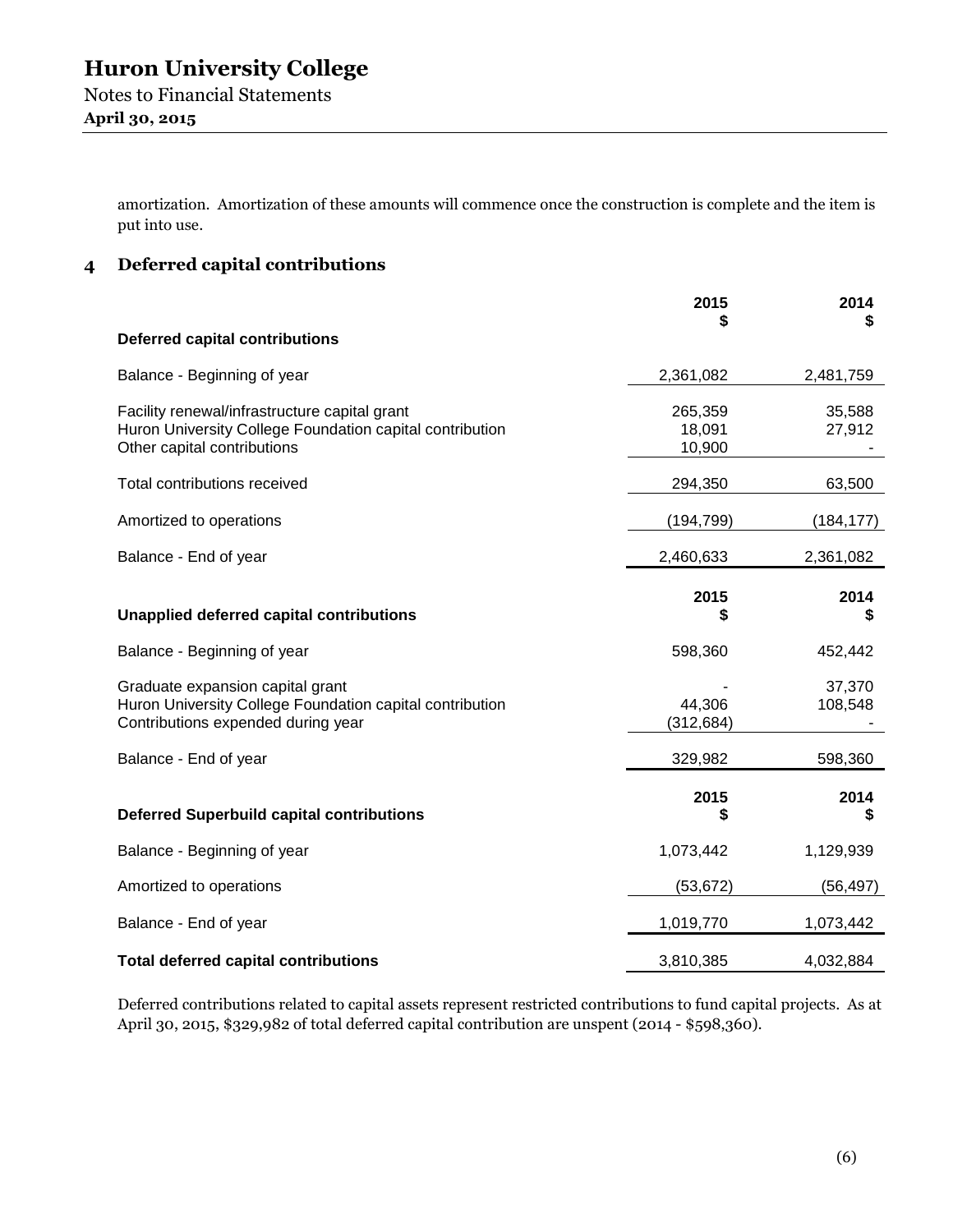Notes to Financial Statements **April 30, 2015**

#### **5 Long-term debt**

|                                                                                                                                                                                                                                                                                                                                                                                                                                                                                   | 2015 | 2014      |
|-----------------------------------------------------------------------------------------------------------------------------------------------------------------------------------------------------------------------------------------------------------------------------------------------------------------------------------------------------------------------------------------------------------------------------------------------------------------------------------|------|-----------|
| Southwest residence loan<br>Non-revolving term bank loan bearing interest at 5.98% due January<br>31, 2015 with monthly blended principal and interest payments<br>of \$11,916 required until the maturity date, with a final payment<br>of the balance of principal and interest outstanding due on the<br>maturity date. No specific security has been pledged but the<br>University agrees not to encumber any real estate assets<br>without the bank's prior written consent. |      | 1,455,189 |
| Less: Current portion                                                                                                                                                                                                                                                                                                                                                                                                                                                             |      | 1,455,189 |
|                                                                                                                                                                                                                                                                                                                                                                                                                                                                                   |      |           |
|                                                                                                                                                                                                                                                                                                                                                                                                                                                                                   |      |           |

Principal repayments on the Southwest residence loan during the year were as follows:

|                          | 2015      | 2014<br>w |
|--------------------------|-----------|-----------|
| Southwest residence loan | 1,455,189 | 53,976    |

During the year, the University repaid the remaining balance on the Southwest residence loan.

The University has a credit facility in the amount of \$1,800,000 from Scotiabank. All borrowings are payable on demand and bear interest at a rate of prime minus 0.25% per annum interest payable monthly. The credit facility is secured by a general security agreement constituting a first ranking security interest in all personal property of the University. As at April 30, 2015 and 2014, no amounts were drawn on this credit facility.

#### **6 Employee future benefits**

The University operates a retirement gratuity plan and participates in a defined contribution pension plan operated by UWO. The University does not provide any other material post retirement non-pension benefits or post-employment benefits to its employees, aside from the Administrative Leave compensation that will be provided to the University's Principal upon completion of his Principal's Term on June 30, 2016.

Employer contributions made to the defined contribution plan during the year amounted to \$566,462 (2014 - \$539,750).

#### *Retirement Gratuity Plan*

The Retirement Gratuity Plan (the Plan) is a defined benefit type of pension plan. Benefits under the Plan are not funded in advance, but are paid from operating revenues as benefits come due. Benefit payments are disbursed if a shortfall exists between the pension benefit received by a member from the defined contribution pension plan and that which is required by the Plan.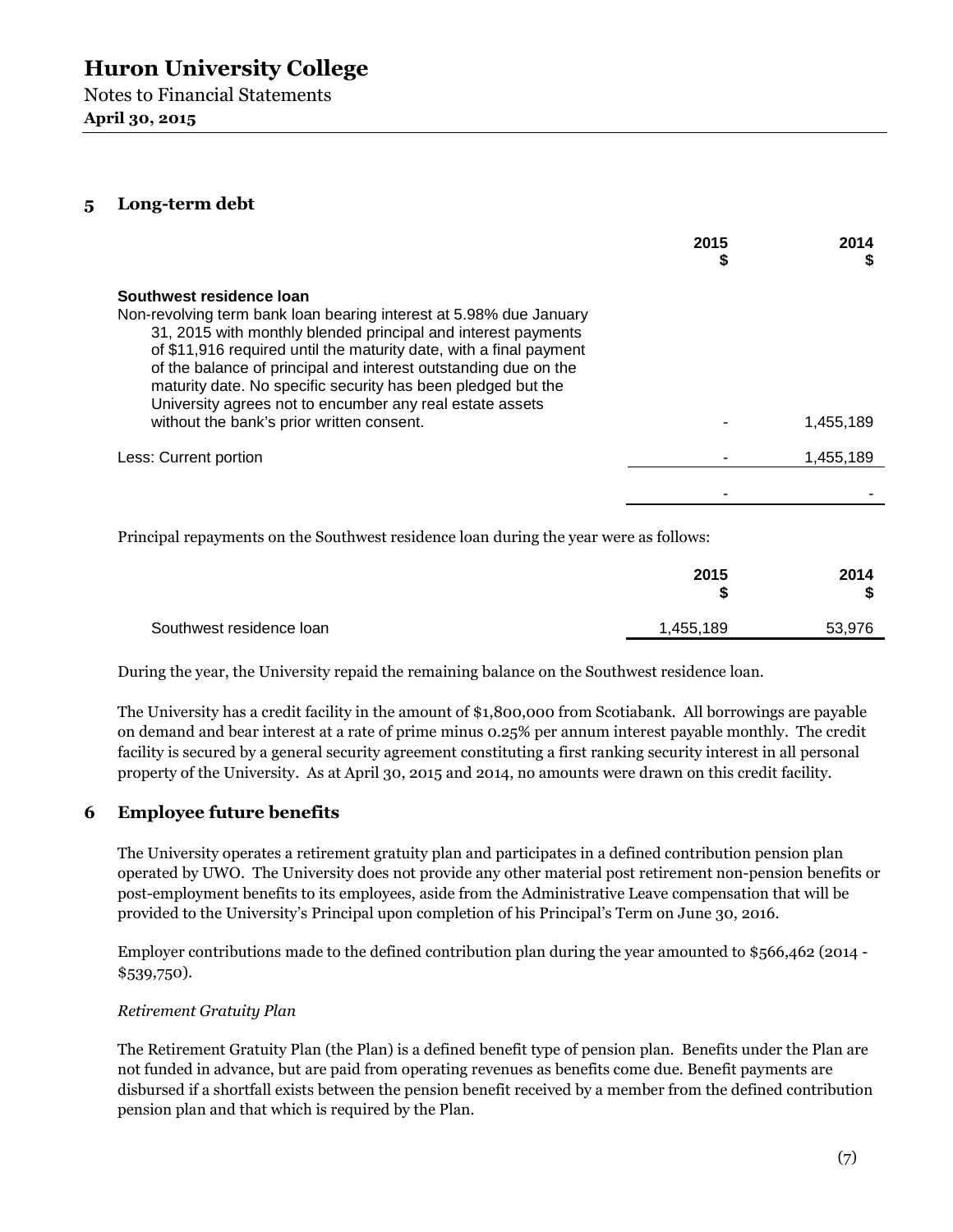Notes to Financial Statements **April 30, 2015**

> The Plan has no assets. The accrued benefit obligation as at April 30, 2015 is \$2,005,321 (2014 - \$2,703,834). Benefit payments of \$414,265 (2014 - \$518,352) were paid during the year by the University.

Information about the Plan which was measured as at April 30 is as follows:

|                                       | 2015<br>\$ | 2014<br>(note 2) |
|---------------------------------------|------------|------------------|
| Change in accrued benefit obligation  |            |                  |
| Accrued benefit obligation - May 1    | 2,703,834  | 2,791,460        |
| Current service cost                  | 60.714     | 65,877           |
| Interest cost                         | 94.634     | 83,744           |
| Benefit payments                      | (414,265)  | (518, 352)       |
| Actuarial loss (gain)                 | (423,478)  | 278,947          |
| (Gain) loss on settlements            | (16,118)   | 2,158            |
| Accrued benefit obligation - April 30 | 2,005,321  | 2,703,834        |

The University's net benefit plan expense includes the following components:

|                                                  | 2015    | 2014     |
|--------------------------------------------------|---------|----------|
|                                                  | S       | S        |
|                                                  |         | (note 2) |
| Current service cost                             | 60,714  | 65,877   |
| Interest cost                                    | 94,634  | 83,744   |
| Net pension costs recognized                     | 155,348 | 149,621  |
|                                                  |         |          |
| The significant assumptions used are as follows: |         |          |
|                                                  | 2015    | 2014     |
|                                                  | %       | %        |
| Accrued benefit obligation as at April 30        |         |          |
| Discount rate                                    | 2.90    | 3.50     |
| Rate of compensation increase                    | 3.00    | 3.10     |
| Benefit costs for the year ended April 30        |         |          |
| Discount rate                                    | 3.50    | 3.00     |
| Rate of compensation increase                    | 3.10    | 3.20     |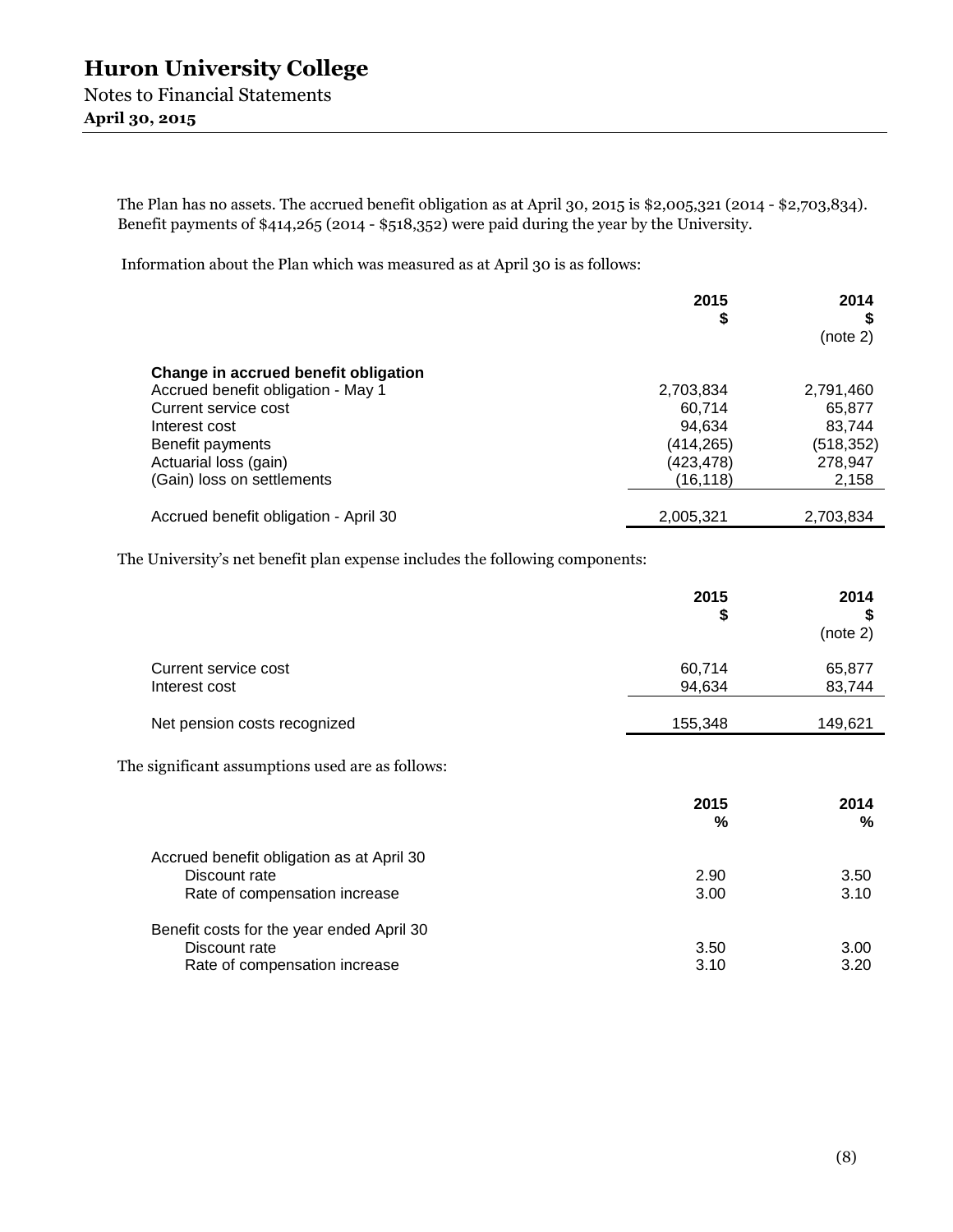Notes to Financial Statements **April 30, 2015**

#### *Administrative leave*

Upon completion of the Principal's Term ("term") on June 30, 2016, the University's Principal is entitled to an earned Administrative Leave of one year to be taken at the end of the term as partial compensation for the services rendered to the University during the term. By mutual agreement of the University and the Principal, the Administrative Leave for completion of the Principal's term may be deferred and taken by the Principal at such other time as the parties may agree. No such agreements to defer the Administrative Leave were made during the year. During the period of Administrative leave, the Principal will be paid an amount equal to the compensation and benefits that he would have been paid had he not been on leave. Included in employee future benefits is \$215,613 (2014 - \$157,018) relating to earned future post-employment benefits.

#### **7 Ancillary operations**

Ancillary operations include the operations of residence, conference facilities and parking facilities. The operations of these facilities are included in the statement of operations and are summarized as follows. The summary below does not include amortization of capital assets related to ancillary operations.

|                                                              | 2015<br>\$ | 2014<br>S |
|--------------------------------------------------------------|------------|-----------|
| <b>Ancillary revenue</b>                                     |            |           |
| Residence fees and rentals                                   | 2,393,769  | 2,282,403 |
| Conference                                                   | 141,241    | 224,105   |
| Parking                                                      | 301,509    | 291,391   |
| Food court                                                   | 9,182      | 7,768     |
|                                                              |            |           |
|                                                              | 2,845,701  | 2,805,667 |
|                                                              |            |           |
| <b>Ancillary expenditures</b>                                |            |           |
| Interest on long-term debt                                   | 64,420     | 89,018    |
| Residence salary and benefits                                | 183,100    | 317,469   |
| Conference salary and benefits                               | 73,437     | 24,979    |
| Building costs                                               | 1,387,455  | 1,229,026 |
| Conference food costs                                        | 667        | 24,176    |
| Other costs                                                  | 110,351    | 186,692   |
|                                                              |            |           |
|                                                              | 1,819,430  | 1,871,360 |
| Excess of revenue over expenditures for ancillary operations | 1,026,271  | 934,307   |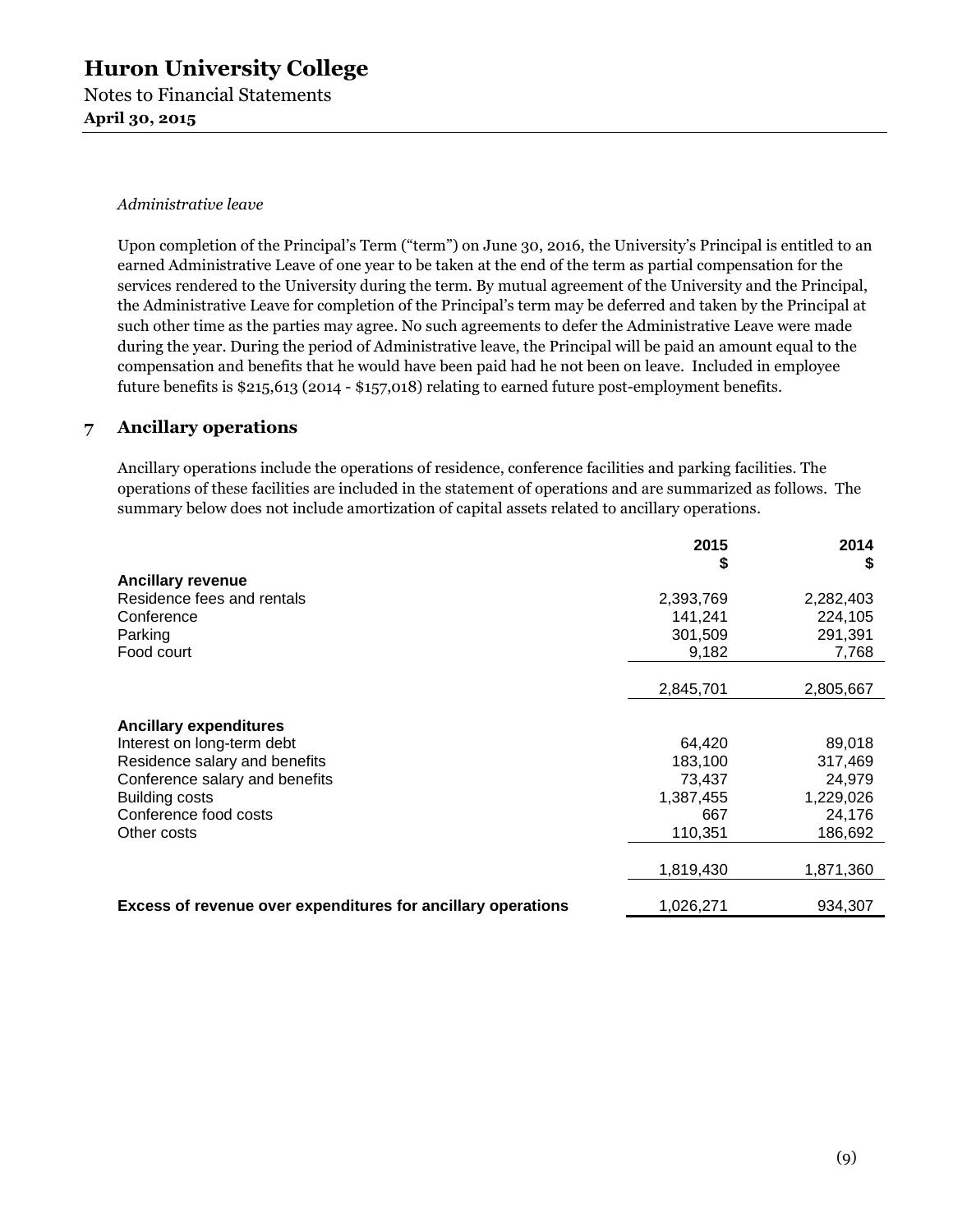Notes to Financial Statements **April 30, 2015**

#### **8 Related party transactions**

#### **a) Huron University College Foundation**

The purpose of Huron University College Foundation (the Foundation) is to administer money received for the benefit of the University. The Foundation was incorporated in Ontario on June 12, 1979 as a not-for-profit organization and is a registered charity under the Income Tax Act. The Foundation administers certain Trust and Endowment Funds on behalf of the University for the purposes of pooling investment funds to maximize return and minimize costs. The decision-making as to the use of the University Trust and Endowment income rests with the Executive Board of the University.

During the year, the Board of Directors of the Foundation approved the transfer to the University of \$1,022,686 (2014 - \$1,017,364). Of the amounts approved for transfer, the University has received the following:

|                                     | 2015<br>\$ | 2014<br>S |
|-------------------------------------|------------|-----------|
| Huron University College Foundation |            |           |
| <b>Trust and Endowment Fund</b>     | 143,303    | 140,919   |
| <b>Foundation Fund</b>              | 913,682    | 727,810   |
| <b>Foundation Superbuild</b>        |            |           |
| Capital contributions               | 62,397     | 136,460   |
|                                     | 1,119,382  | 1,005,189 |
| Deferred capital contributions      | (62, 397)  | (136,460) |
|                                     | 1,056,985  | 868,729   |

The University has a significant economic interest in the Foundation in that the Foundation solicits funds in the name of and with the expressed or implied approval of the University and substantially all of the funds solicited are intended by the contributor to be to the University.

#### **b) Huron University College Foundation U.S.A.**

The purpose of the Huron University College Foundation U.S.A. (the U.S.A. Foundation) is to administer money received for the benefit of the University. The U.S.A. Foundation was incorporated in New York on August 1, 2006 as a not-for-profit organization and is a registered charity under 501(c)(3) of the Internal Revenue Code. There has been no funding related activity since inception.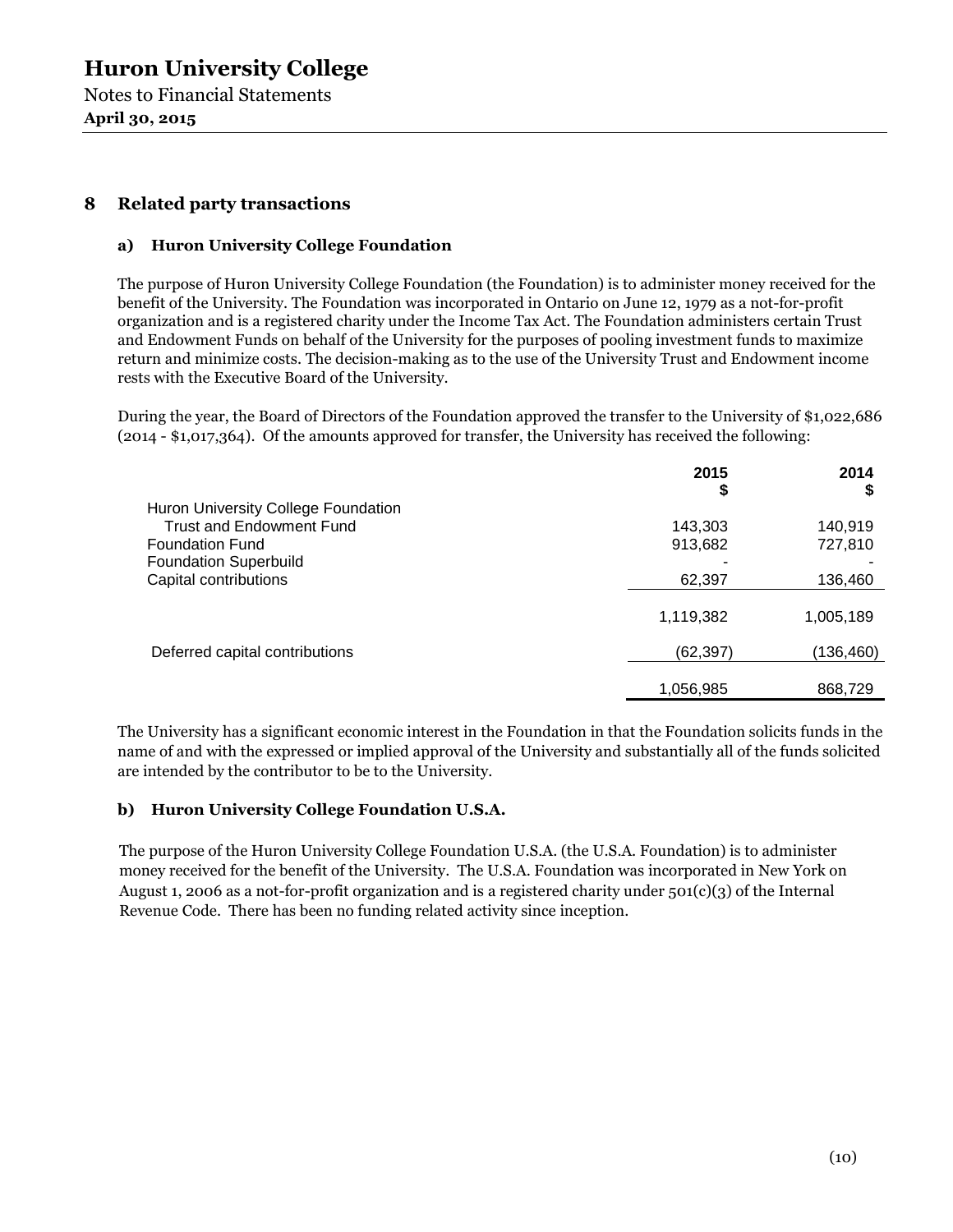**April 30, 2015**

The Foundation has not been consolidated in the University's financial statements. A financial summary of the Foundation as at December 31, 2015 and December 31, 2014 and for the years then ended is as follows:

|                                                                                          | 2014                     | 2013<br>S                |
|------------------------------------------------------------------------------------------|--------------------------|--------------------------|
| <b>Balance sheet</b>                                                                     |                          |                          |
| <b>Assets</b><br>Investments, at market<br>Other assets                                  | 18,770,005<br>1,126,074  | 17,226,628<br>413,495    |
|                                                                                          | 19,896,079               | 17,640,123               |
| <b>Liabilities</b>                                                                       | 80,412                   | 102,177                  |
| <b>Fund balances</b><br>Huron University College Trust and Endowment<br>Foundation       | 3,124,223<br>16,691,444  | 2,980,295<br>14,557,651  |
|                                                                                          | 19,815,667               | 17,537,946               |
|                                                                                          | 19,896,079               | 17,640,123               |
| <b>Statement of operations</b><br>Donations and investment income<br><b>Expenditures</b> | 2,375,765<br>(99, 905)   | 2,053,323<br>(103,908)   |
| Excess of revenue over expenditures                                                      | 2,275,860                | 1,949,415                |
| Disbursed to Huron University College<br>Net realized and unrealized capital gain        | (1,081,439)<br>1,083,300 | (1,040,420)<br>1,410,765 |
| Net increase in fund balances                                                            | 2,277,721                | 2,319,760                |
| <b>Other revenue</b><br>$\mathbf Q$                                                      |                          |                          |
|                                                                                          | 2015<br>\$               | 2014<br>\$               |

| Amortization of deferred contributions | 248.471   | 240.674   |
|----------------------------------------|-----------|-----------|
| Diocesan grant                         | 91.380    | 100.398   |
| Other academic revenue                 | 366,560   | 323,136   |
| Miscellaneous revenue                  | 265,383   | 285.475   |
| Summer course revenue                  | 676.330   | 662,683   |
|                                        | 1,648,124 | 1,612,366 |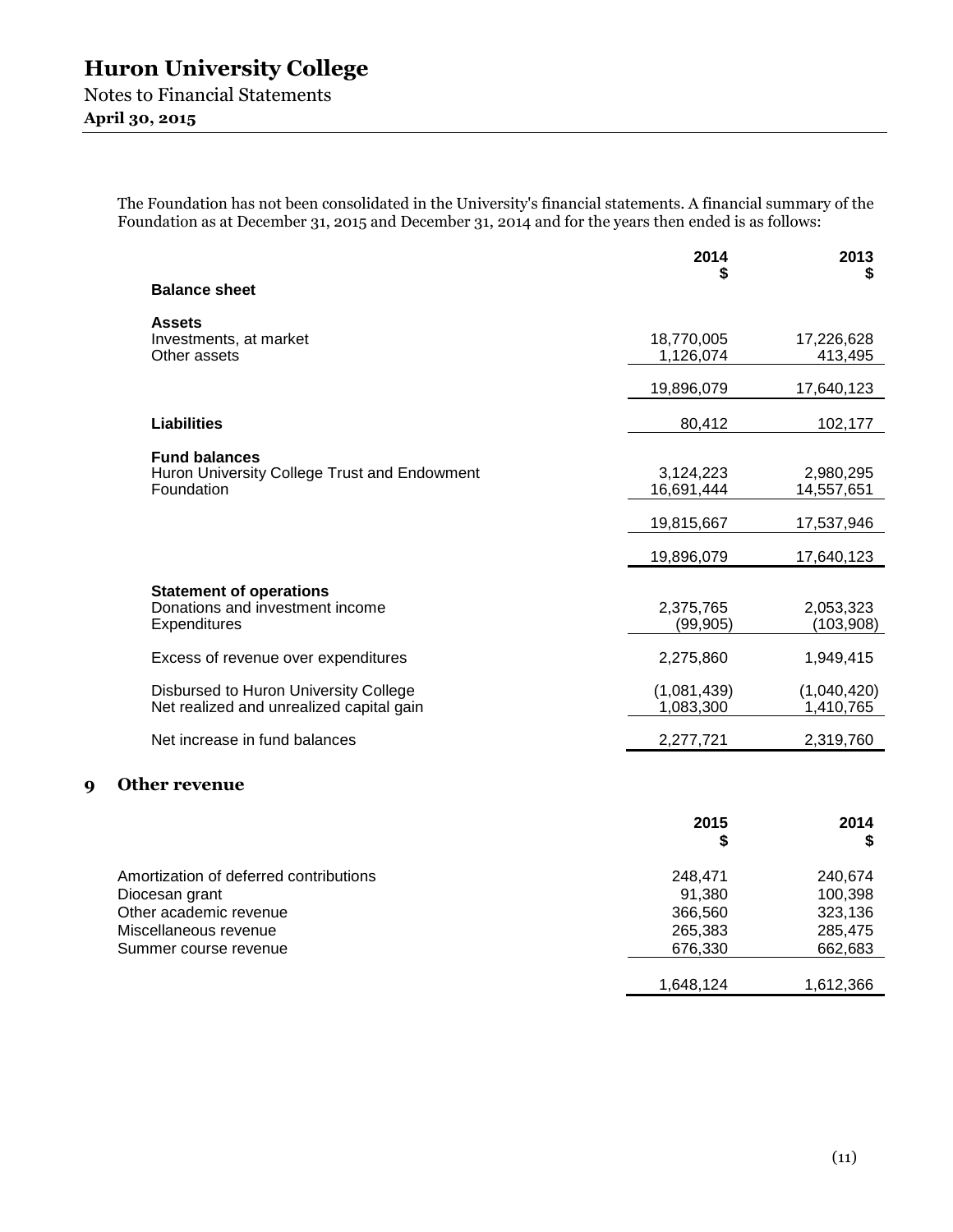Notes to Financial Statements **April 30, 2015**

#### **10 Changes in non-cash working capital items**

|                                                                                    | 2015<br>S             | 2014               |
|------------------------------------------------------------------------------------|-----------------------|--------------------|
| Accounts receivable                                                                | 62,856                | 348,333            |
| Prepaid expenses<br>Due from Huron University College Foundation                   | (38, 668)<br>49.352   | 1.131<br>(22, 334) |
| Accounts payable and accrued liabilities<br>Advance tuition and residence deposits | 639,741<br>(279, 370) | (4,831)<br>107,233 |
| Due to Huron University College Foundation<br>Deferred revenue                     | 1.127<br>(132,907)    | 31,068             |
|                                                                                    | 302,131               | 460,600            |
| Interest paid on long-term debt                                                    |                       | 89,018             |

#### **11 Ontario Student Opportunity Trust Funds**

The Ontario Student Opportunity Trust Funds (OSOTF) program was established by the Government of Ontario during 1997 to encourage companies and individuals to contribute funds for Ontario's college and university students. Prior to March 31, 2000, all eligible donations made to the University were matched by the Province on a dollar for dollar basis as cash was received. The matching donations ceased as of March 31, 2000. The Foundation allocates investment income to the fund based on its annual opening balance. Activity in this fund is included in the Foundation.

The Ministry of Training, Colleges and Universities no longer requires institutions to submit a separate audit report with respect to the OSOTF program, however, it requires that the year-end OSOTF Report must be included in the institution's financial statements, Therefore, these OSOTF schedules for the years ended December 31, 2014 and 2013 have been included with the University's financial statements.

| <b>Schedule of Changes in Endowment Fund Balance</b><br>For the year ended December 31         | 2014<br>\$ | 2013<br>S  |
|------------------------------------------------------------------------------------------------|------------|------------|
| Fund balance - Beginning of year and end of year                                               | 491,900    | 491,900    |
| Schedule of Changes in Expendable Funds Available for Awards<br>For the year ended December 31 | 2014<br>\$ | 2013<br>\$ |
| Balance - Beginning of year                                                                    | (49, 535)  | (77, 951)  |
| Net return on investment                                                                       | 38,796     | 45,216     |
| Bursaries awarded                                                                              | (17,000)   | (16, 800)  |
| Balance - End of year                                                                          | (27, 739)  | (49, 535)  |
| Number of awards                                                                               | 11         | 11         |